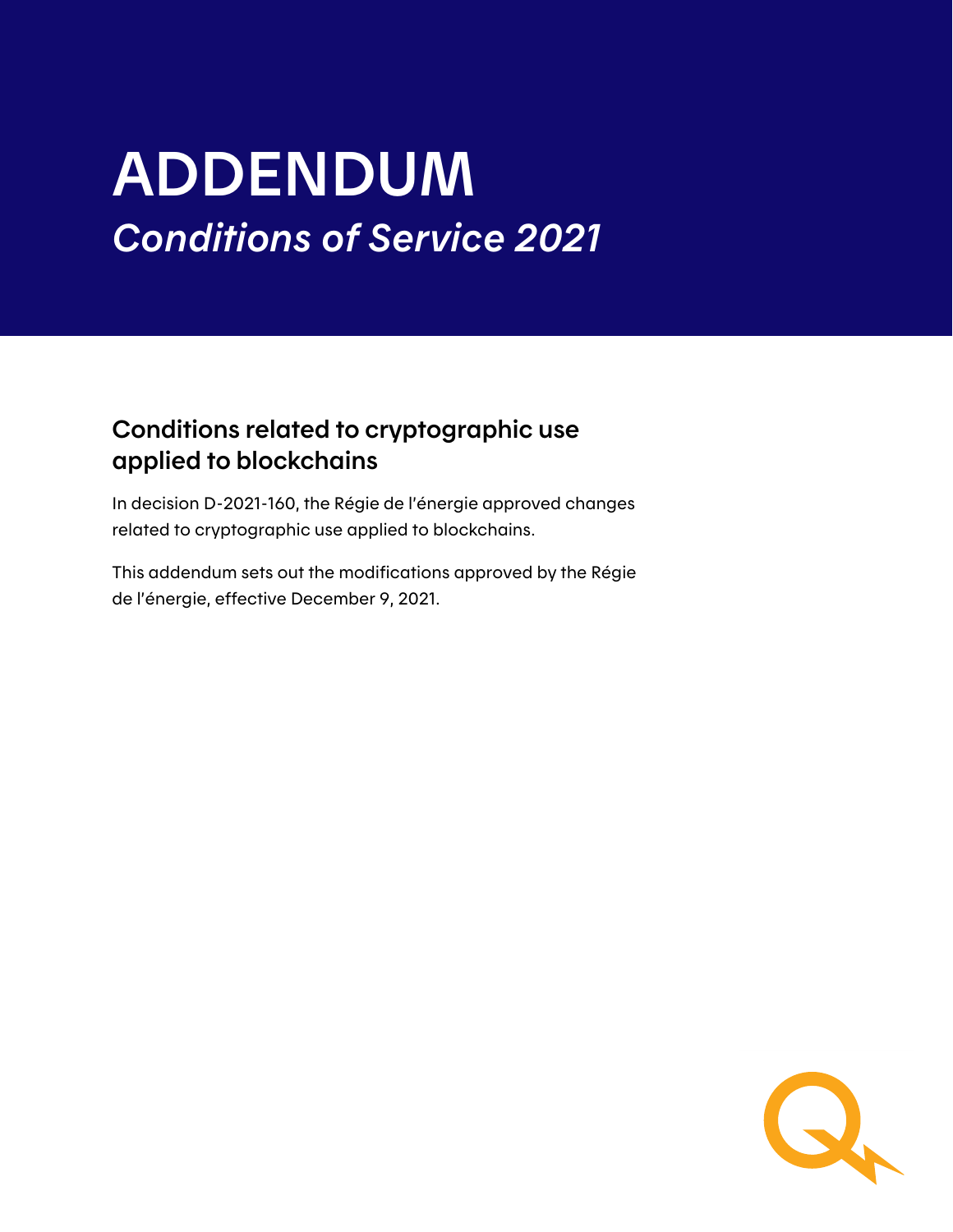## CHAPTER 1

#### SCOPE OF APPLICATION

#### ADDITION OF SECTION 1.3

#### 1.3 Request for cryptographic use applied to blockchains submitted under the process for allocating the balance of the dedicated block

The provisions of these conditions of service apply to *service requests*, requests for modification of an existing *service contract*, and *connection requests* for an *electrical installation* where at least 50 kilowatts (kW) of *installed capacity* will be dedicated to *cryptographic use applied to blockchains*, submitted as part of the process for allocating the balance of the *dedicated block* of power, as well as to the *contracts* associated with those requests, according to the following terms and conditions:

| Provisional<br>allocation<br>of dedicated<br>block | Upon receiving your service request, request for modification of<br>an existing service contract, or connection request, Hydro-Québec<br>will provisionally allocate to you the requested amount of power<br>for cryptographic use applied to blockchains, on a first-come, first-<br>served basis, provided there is power remaining to be allocated<br>from the dedicated block and that the request is complete and<br>valid. Hydro-Québec may deny your request if it is incomplete<br>or invalid or if you provide incorrect information. |
|----------------------------------------------------|------------------------------------------------------------------------------------------------------------------------------------------------------------------------------------------------------------------------------------------------------------------------------------------------------------------------------------------------------------------------------------------------------------------------------------------------------------------------------------------------------------------------------------------------|
|                                                    | Your request must be made in writing according to the provisions<br>of the following sections of these conditions of service,<br>as applicable:                                                                                                                                                                                                                                                                                                                                                                                                |
|                                                    | - Section 2.1, in the case of a service request;                                                                                                                                                                                                                                                                                                                                                                                                                                                                                               |
|                                                    | - Section 13.9, in the case of a request for contract modification;                                                                                                                                                                                                                                                                                                                                                                                                                                                                            |
|                                                    | - Section 8.1, in the case of a connection request.                                                                                                                                                                                                                                                                                                                                                                                                                                                                                            |
|                                                    | You may make only one request per project. It must be for at least<br>50 kW and at most 50 MW of installed capacity for cryptographic<br>use applied to blockchains.                                                                                                                                                                                                                                                                                                                                                                           |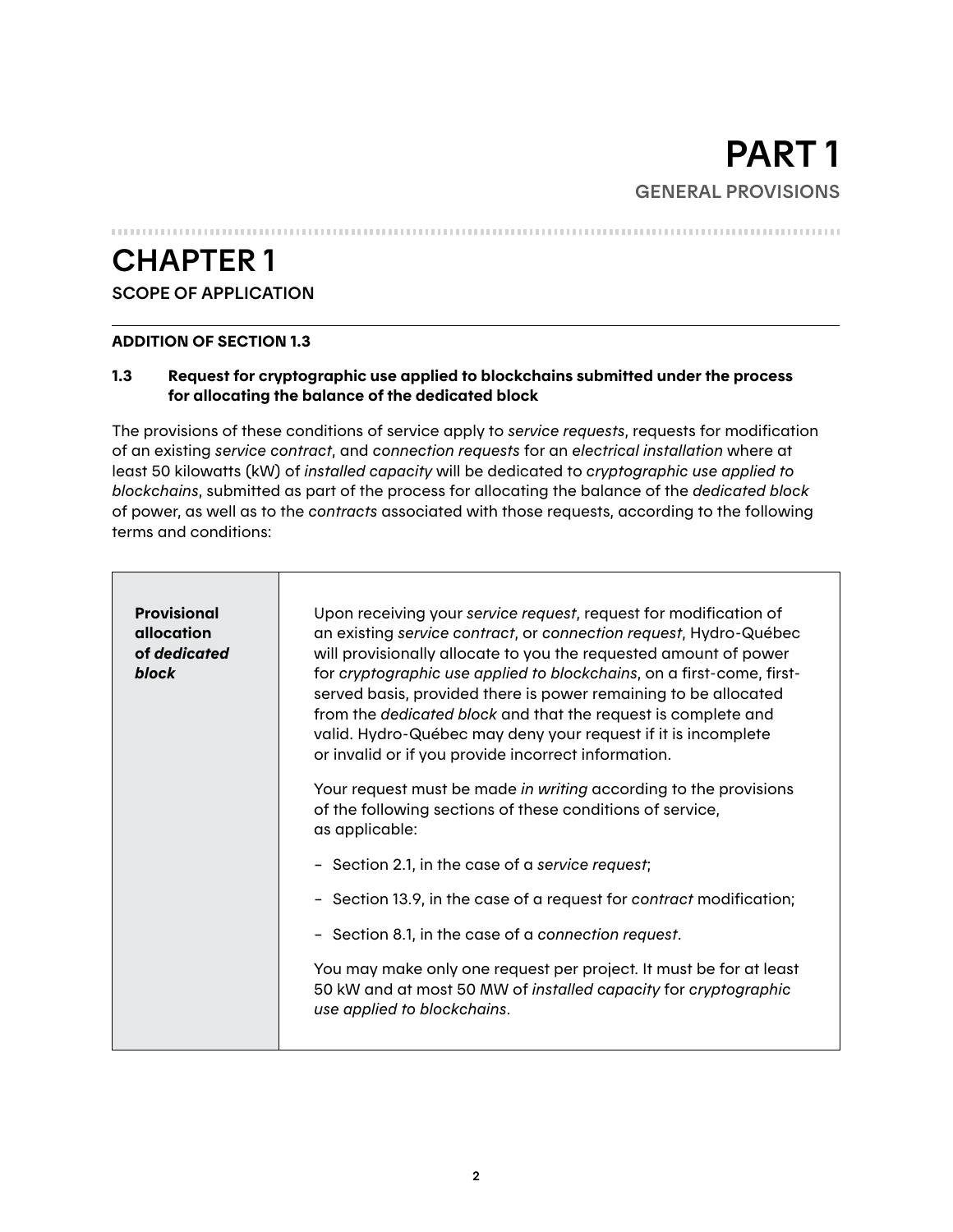| <b>Official</b><br>allocation<br>and liquidation<br>of dedicated<br>block | The requested amount of power for cryptographic use applied<br>to blockchains is considered officially allocated to you as of one<br>of the following dates, as the case may be: |
|---------------------------------------------------------------------------|----------------------------------------------------------------------------------------------------------------------------------------------------------------------------------|
|                                                                           | - in the case of a service request, the date on which<br>Hydro-Québec sends you a confirmation of the main<br>characteristics of your contract as provided for in Section 2.1;   |
|                                                                           | - in the case of a contract modification request, the date<br>on which Hydro-Québec sends you a written confirmation<br>as provided for in Section 13.9;                         |
|                                                                           | - in the case of a connection request, the date on which the<br>agreement for major work, mentioned in Section 10.1.3, is signed.                                                |

| <b>Request</b><br>processing in<br>specific cases | If, when your request is received, all of the power in the dedicated<br>block has already been officially or provisionally allocated,<br>Hydro-Québec will place you on a waiting list and process your<br>request later, on a first-come, first-served basis, in the event of<br>the withdrawal of a request submitted under the current section<br>or the termination of a service contract related to a request<br>submitted under this section. |
|---------------------------------------------------|-----------------------------------------------------------------------------------------------------------------------------------------------------------------------------------------------------------------------------------------------------------------------------------------------------------------------------------------------------------------------------------------------------------------------------------------------------|
|                                                   | If your request is for a quantity of power that exceeds the quantity<br>of unallocated power in the dedicated block, you can choose<br>the quantity of unallocated power or decide to be put on<br>the waiting list mentioned above.                                                                                                                                                                                                                |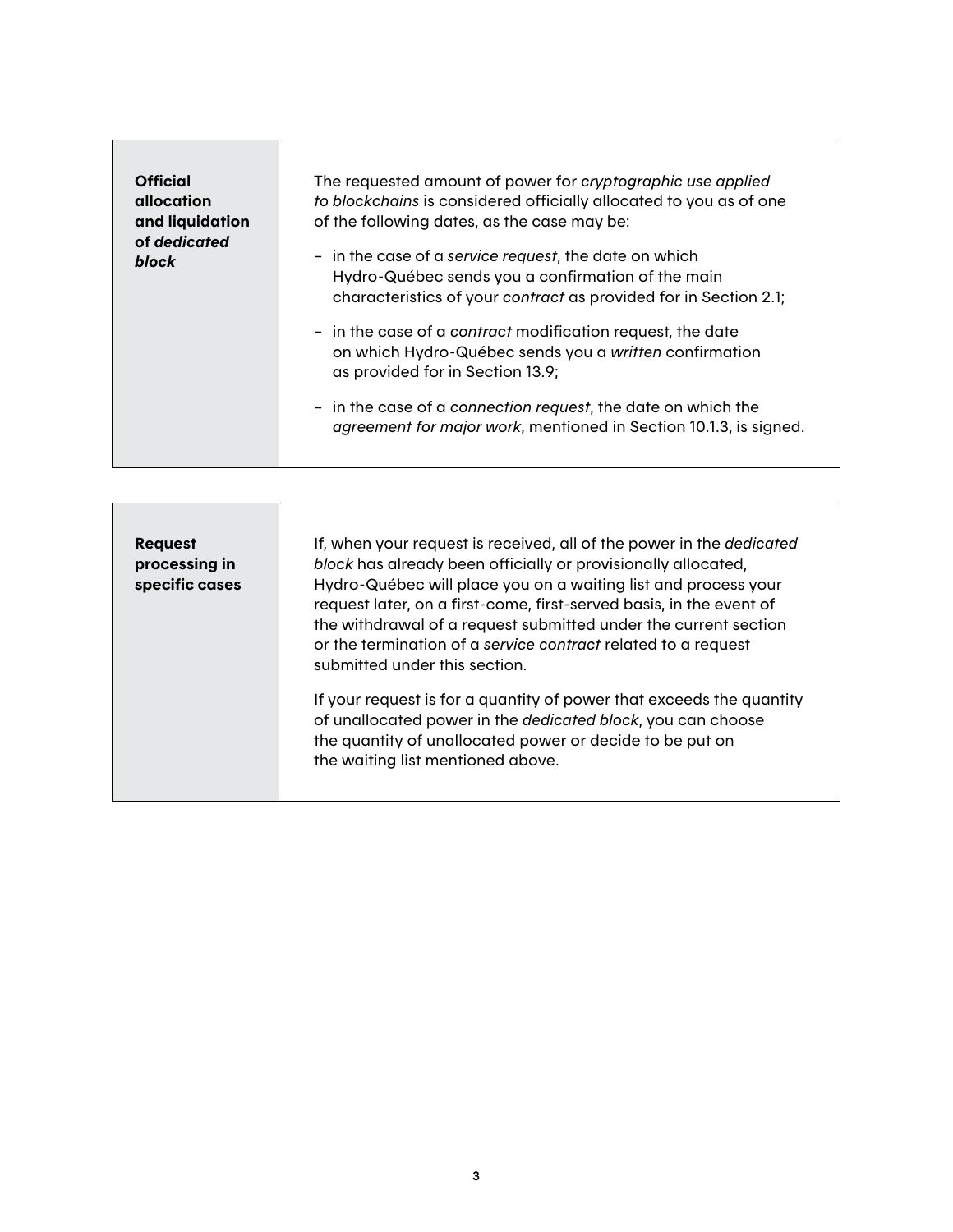**Withdrawal** of request or termination of *service contract*

If you withdraw your request or terminate your *service contract* related to a request submitted under this section, or if you withdraw your request or terminate your service contract related to a request submitted under a request for proposals, Hydro-Québec will release the quantity of power for *cryptographic use applied to blockchains* that was allocated to you and make it available as quickly as possible to the first *customer(s)* on the waiting list mentioned in this section or, failing such a list, to any other *customer(s)* who submit a request.

In the case of a *connection request*, Hydro-Québec may charge you for withdrawal costs as provided for in Section 10.1.6.

## PART III CONNECTION REQUESTS

### CHAPTER 8

#### SUBMISSION OF CONNECTION REQUEST AND DETERMINATION OF WORK INCLUDED IN BASIC SERVICE

#### MODIFICATION TO "REQUIRED INFORMATION" IN SECTION 8.1

#### 8.1 Connection request

| Your connection request must include all the mandatory<br><b>Required</b><br>information<br>information prescribed in Schedule I. If you fail to provide this<br>information or if you provide incorrect information, Hydro-Québec<br>may refuse your request. |  |
|----------------------------------------------------------------------------------------------------------------------------------------------------------------------------------------------------------------------------------------------------------------|--|
|----------------------------------------------------------------------------------------------------------------------------------------------------------------------------------------------------------------------------------------------------------------|--|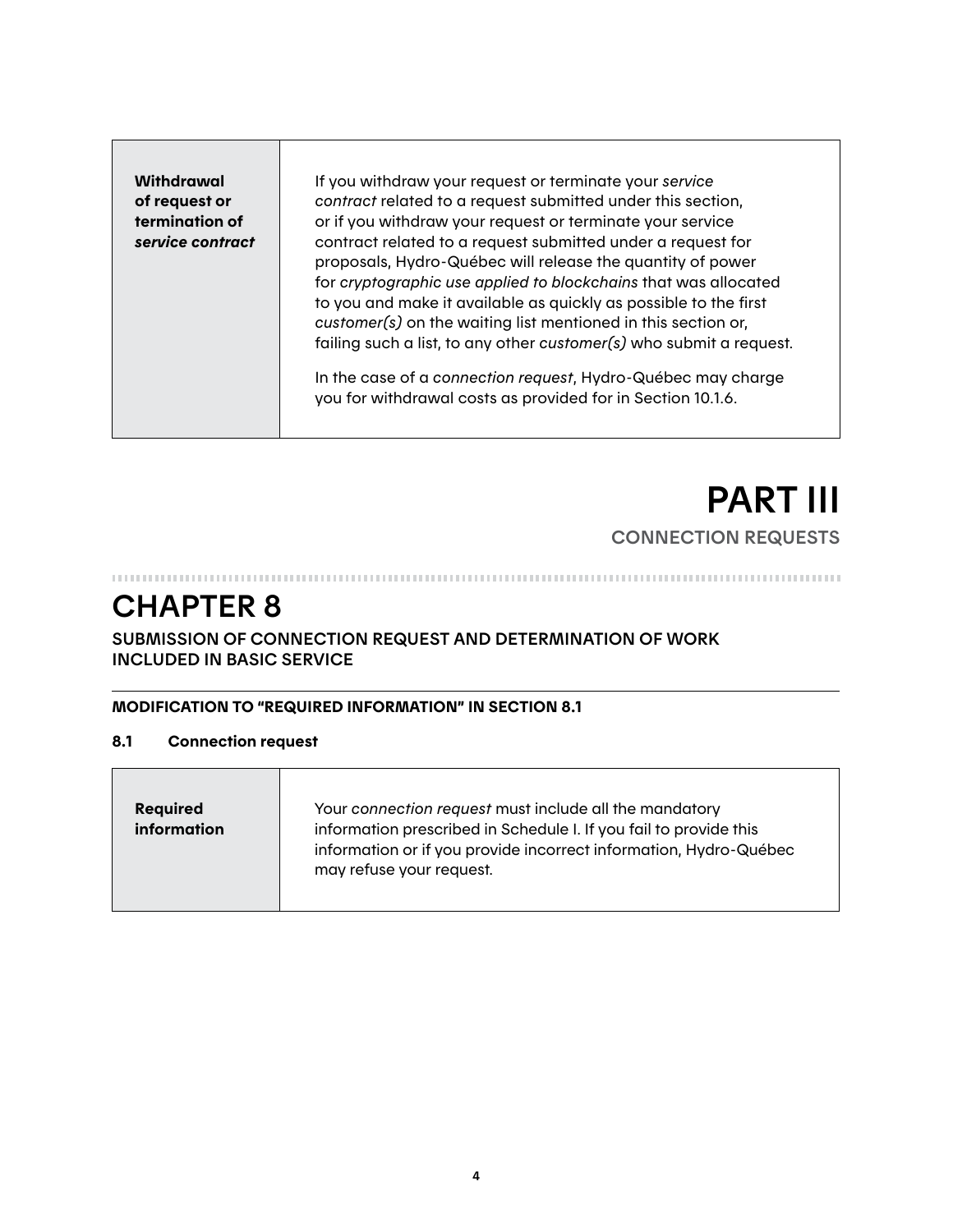## CHAPTER 9

#### CALCULATION OF THE AMOUNT TO BE PAID FOR WORK NOT INCLUDED IN BASIC SERVICE

#### MODIFICATION TO SECTION 9.7.7

#### 9.7.7 Electrical installation for cryptographic use applied to blockchains

If your *connection request* is for an *electrical installation* where at least 50 kilowatts (kW) of *installed capacity* will be dedicated to *cryptographic use applied to blockchains*, you must assume the entire cost of the work required to make the connection.

If the amount you have to pay for the work required cannot be determined using the prices indicated in Chapter 20, it will be based on the *detailed cost-of-work calculation*.

Your *connection request* is considered to require *major work* in either case and will be processed as provided for in Section 10.1.3.

Payment in full must be received before Hydro-Québec will start the work.

None of the work is included in *basic service*. Moreover, no refund as provided for in Section 10.4 will apply for addition on the *distribution line* of a new *electrical installation*.

If your *connection request* is for another type of use but Hydro-Québec notes, during the 5 years following the initial energizing, that you are using it for *cryptographic use applied to blockchains*, you must pay the cost of all the work required to make the connection.

If Hydro-Québec has sent you *written* confirmation of the available capacity for *cryptographic use applied to blockchains* at the *connection point* and you have agreed to it prior to June 7, 2018, you have until March 3, 2022, to submit at least one *connection request* to avail yourself of all or part of this capacity, in which case your request will be processed according to the provisions of chapters 8 to 10 of these conditions of service. Any *connection request* for *cryptographic use applied to blockchains* submitted on or after March 4, 2022, will be processed according to the provisions of this section.

If you are a *customer* selected following a request for proposals, the connection of your *electrical installation* is conditional on the signing of a *draft-design agreement* and a *connection agreement* with Hydro-Québec.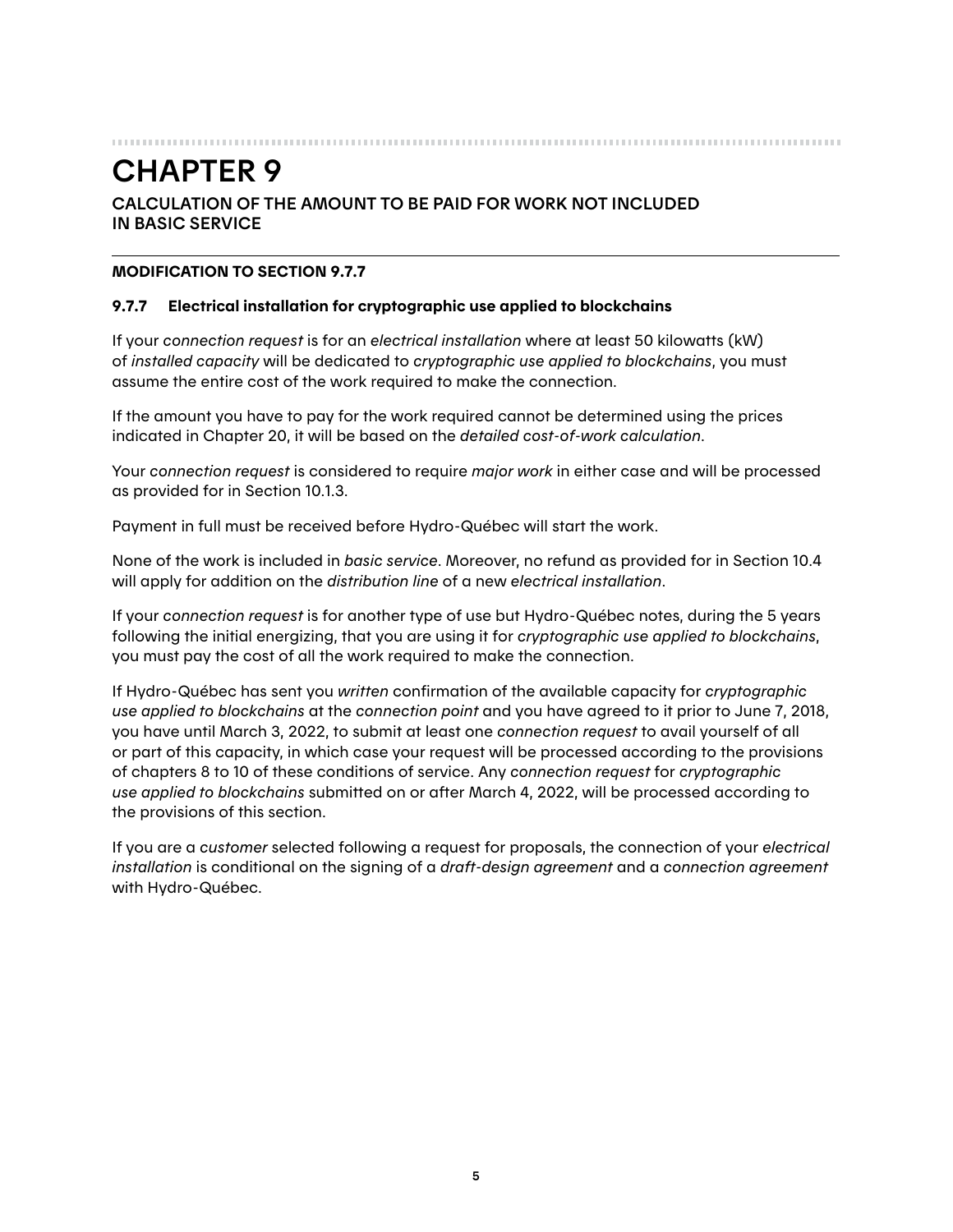#### CHAPTER 10 PROCESSING OF CONNECTION REQUESTS

#### MODIFICATION TO THE FIRST PARAGRAPH OF SECTION 10.1.3

#### 10.1.3 Major work

*Major work* consists of *power distribution system* work of a technical complexity requiring the production of a signed and sealed engineering drawing. If your *connection request* is for an *electrical installation* where at least 50 kilowatts (kW) of *installed capacity* will be for *cryptographic use applied to blockchains*, it will be considered to require *major work* in all cases and will therefore be processed according to the terms of this section.

#### MODIFICATION TO "WITHDRAWAL" IN SECTION 10.1.6

#### 10.1.6 Withdrawal of a connection request

| Hydro-Québec considers that you have withdrawn your<br>connection request in the following cases:                                                                                                                                         |
|-------------------------------------------------------------------------------------------------------------------------------------------------------------------------------------------------------------------------------------------|
| a) You notify Hydro-Québec in writing that you are withdrawing<br>your connection request.                                                                                                                                                |
| b) You change your connection request. In that case, only<br>the portion of the work that was originally planned during<br>the engineering phase and that will not be used in the<br>modified connection request is considered withdrawn. |
| c) You did not provide the financial guarantee provided for in<br>Section 10.3, if applicable, when you accepted the proposal<br>for minor work or the estimate for major work.                                                           |
|                                                                                                                                                                                                                                           |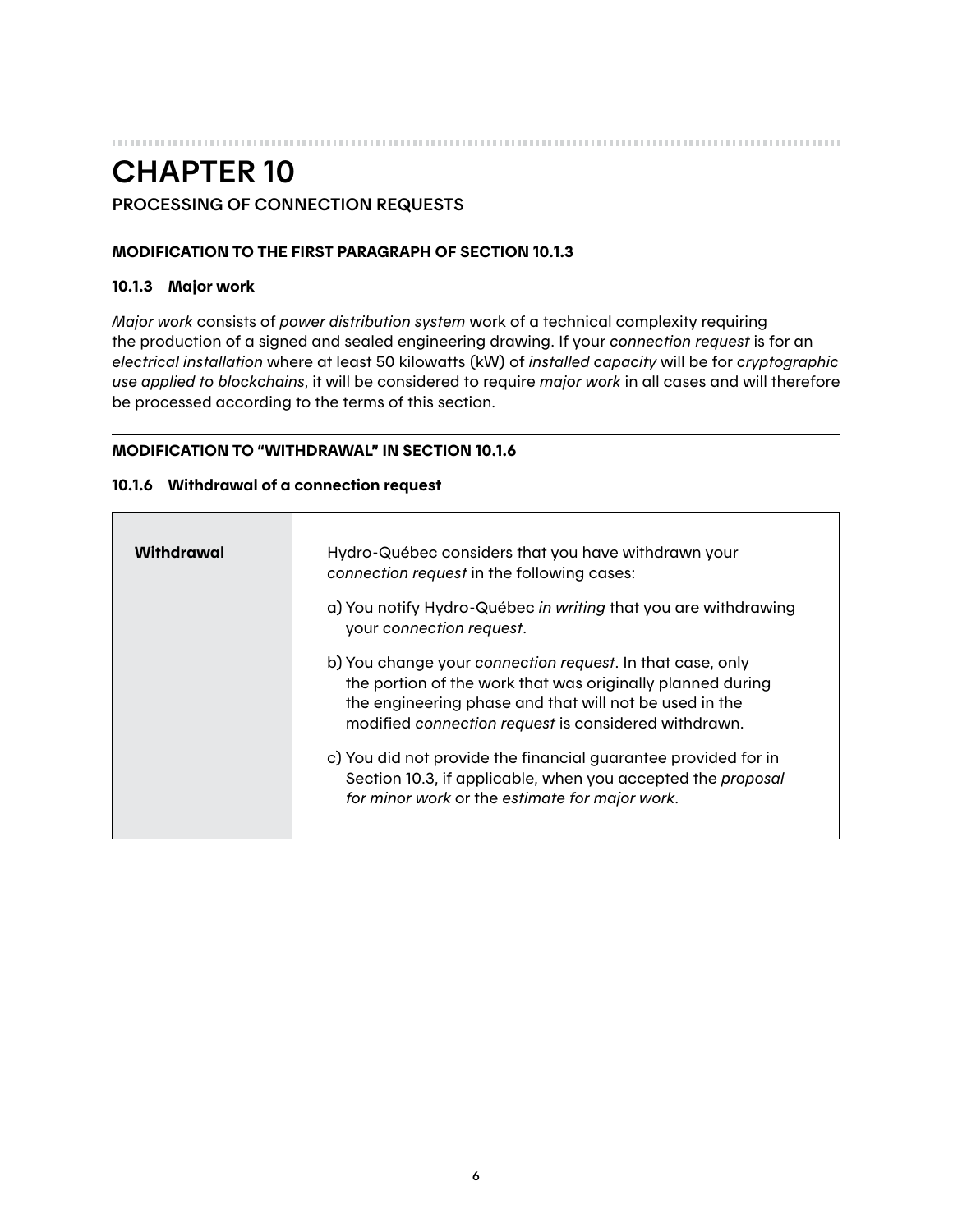| Withdrawal<br>(cont.) | d) If, within 6 months:                                                                                                                                                                                                                  |
|-----------------------|------------------------------------------------------------------------------------------------------------------------------------------------------------------------------------------------------------------------------------------|
|                       | - you have not returned the signed proposal for minor work<br>to Hydro-Québec;                                                                                                                                                           |
|                       | - you have not returned the signed estimate for major work<br>to Hydro-Québec;                                                                                                                                                           |
|                       | - you have not returned the signed agreement for major work<br>to Hydro-Québec;                                                                                                                                                          |
|                       | - after Hydro-Québec has sent you the agreement for major<br>work, you have not paid the amount for the work or the<br>advance required by Hydro-Québec for the civil works,<br>unless delayed payment has been agreed on;               |
|                       | - the connection was not energized on the date indicated in<br>the proposal for minor work or the agreement for major work<br>for a reason other than a delay attributable to Hydro-Québec,<br>unless a postponement has been agreed on. |
|                       |                                                                                                                                                                                                                                          |

## PART IV

RIGHTS AND OBLIGATIONS OF HYDRO-QUÉBEC AND ITS CUSTOMERS

## CHAPTER 13

USE OF ELECTRICITY AND CONNECTION OF EQUIPMENT AND APPLIANCES

#### MODIFICATION TO SECTION 13.9

#### 13.9 Actions requiring prior authorization

Hydro-Québec's prior authorization must be obtained for any modification of the *customer's service entrance* or electricity use, or for installation of load control equipment on the *line side* of the *metering equipment*.

If you already have a *service contract* and wish to modify it for *cryptographic use applied to blockchains* or to increase the *installed capacity* intended for this use as part of the *dedicated block* allocation process mentioned in Section 1.3 of these conditions of service, you must submit a *written* request for *contract* modification to Hydro-Québec. If your request is accepted, Hydro-Québec will send you confirmation *in writing*.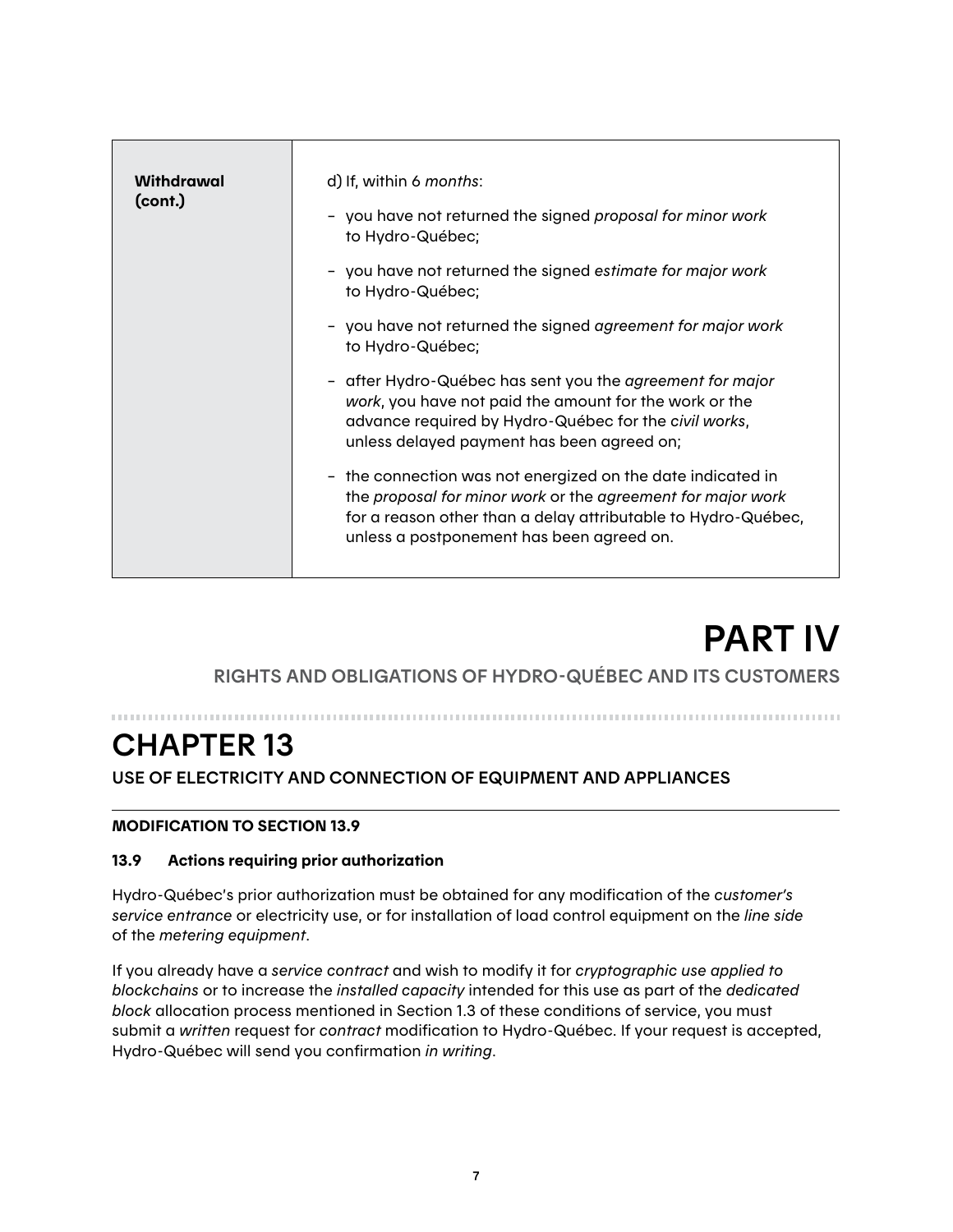## PART VI

#### LARGE-POWER CUSTOMERS AND BLOCKCHAIN CUSTOMERS

## CHAPTER 17

#### CREDIT RISK FOR LARGE-POWER CUSTOMERS AND UNDERTAKINGS OF BLOCKCHAIN CUSTOMERS SELECTED THROUGH A REQUEST FOR PROPOSALS

#### MODIFICATION TO THE TITLE OF PART VI

PART VI–Large-Power Customers

#### MODIFICATION TO THE TITLE OF CHAPTER 17

Chapter 17–Credit Risk for Large-Power Customers

#### MODIFICATION TO SECTION 17.1

#### 17.1 Application

The provisions set forth in this part apply to *large-power service contracts*. They have precedence over any incompatible provision in these conditions of service and any incompatible provision of a billing or *payment arrangement* between Hydro-Québec and a *customer*, including any cancellation period stipulated in such an arrangement.

#### REMOVAL OF SECTIONS 17.4, 17.4.1 AND 17.4.2

- 17.4 Repealed.
- 17.4.1 Repealed.
- 17.4.2 Repealed.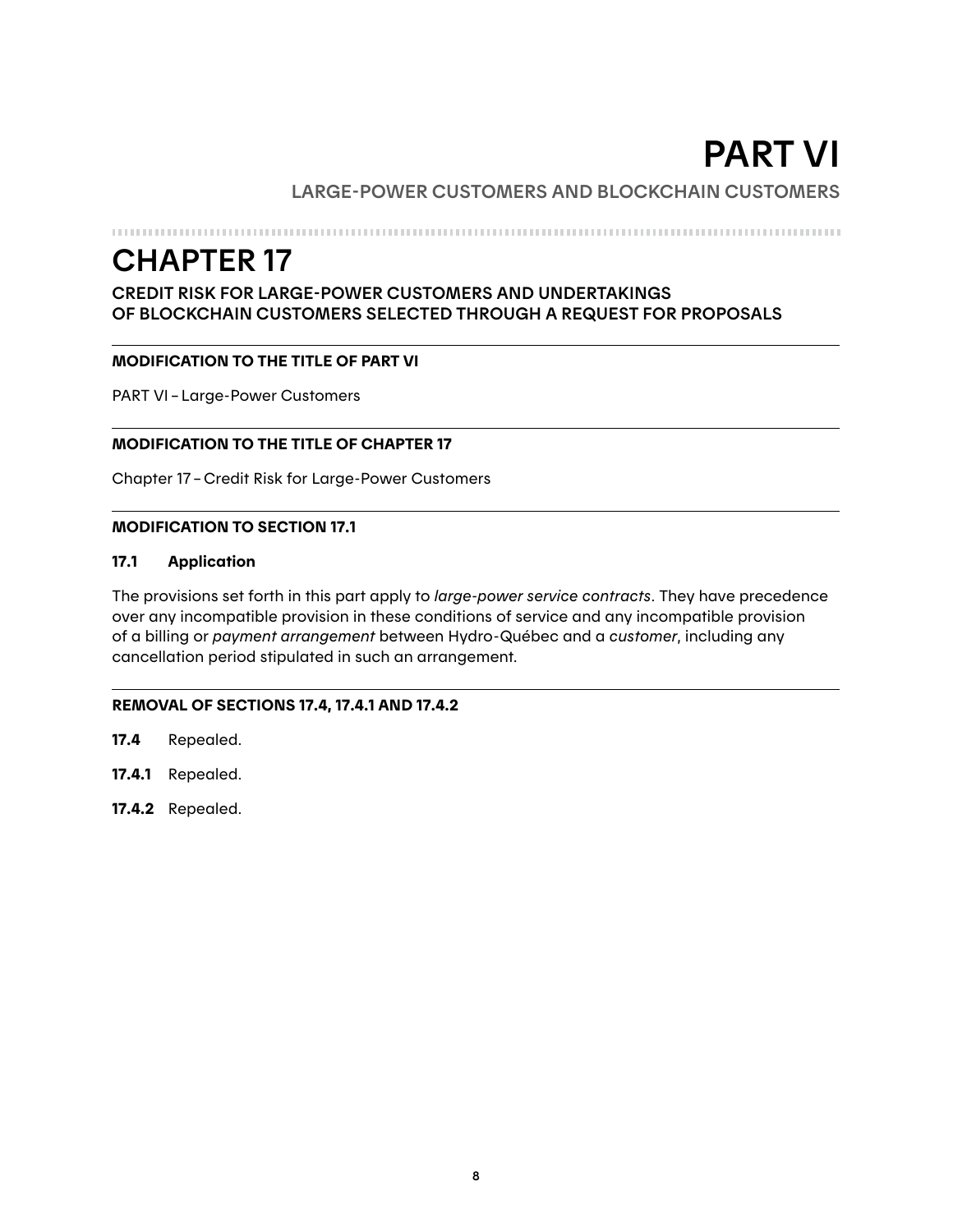#### 

### CHAPTER 19

#### TYPES OF SUPPLY FOR LARGE-POWER CUSTOMERS AND BLOCKCHAIN CUSTOMERS

#### MODIFICATION TO THE TITLE OF CHAPTER 19

Chapter 19 – Types of Supply for Large-Power Customers

#### MODIFICATION TO SECTION 19.1.3

#### 19.1.3 Service contracts for cryptographic use applied to blockchains

If you submit a *connection request* for an *electrical installation* where at least 50 kilowatts (kW) of *installed capacity* will be dedicated to *cryptographic use applied to blockchains* and your request is for an *anticipated apparent power demand* of 5 MVA or more, including *installed load*, at *medium voltage*, you must assume the entire cost of the work required to make the connection.

If the amount you have to pay for the work required cannot be determined using the prices indicated in Chapter 20, it will be based on the *detailed cost-of-work calculation*.

Your *connection request* is considered to require *major work* and will be processed as provided for in Section 10.1.3.

Payment in full must be received before Hydro-Québec will start the work.

None of the work is included in *basic service*. Moreover, no allowance will be applied to reduce the amount, nor is there any refund, as provided for in Section 10.4, for addition on the *distribution line* of a new *electrical installation*.

If your *connection request* is for another type of use but Hydro-Québec notes, during the 5 years following the initial energizing, that you are using it for *cryptographic use applied to blockchains*, you must pay the cost of all the work required to make the connection.

If Hydro-Québec has sent you *written* confirmation of the available capacity for *cryptographic use applied to blockchains* at the *connection point* and you have agreed to it prior to June 7, 2018, you have until March 3, 2022, to submit at least one *connection request* to avail yourself of all or part of this capacity, in which case your request will be processed according to the provisions of Section 19.1.1 or 19.1.2 of these conditions of service. Any *connection request* for *cryptographic use applied to blockchains* submitted on or after March 4, 2022, will be processed according to the provisions of this section.

If you are a *customer* selected following a request for proposals, the connection of your *electrical installation* is conditional on the signing of a *draft-design agreement* and a *connection agreement* with Hydro-Québec.

#### REMOVAL OF SECTION 19.3

19.3 Repealed.